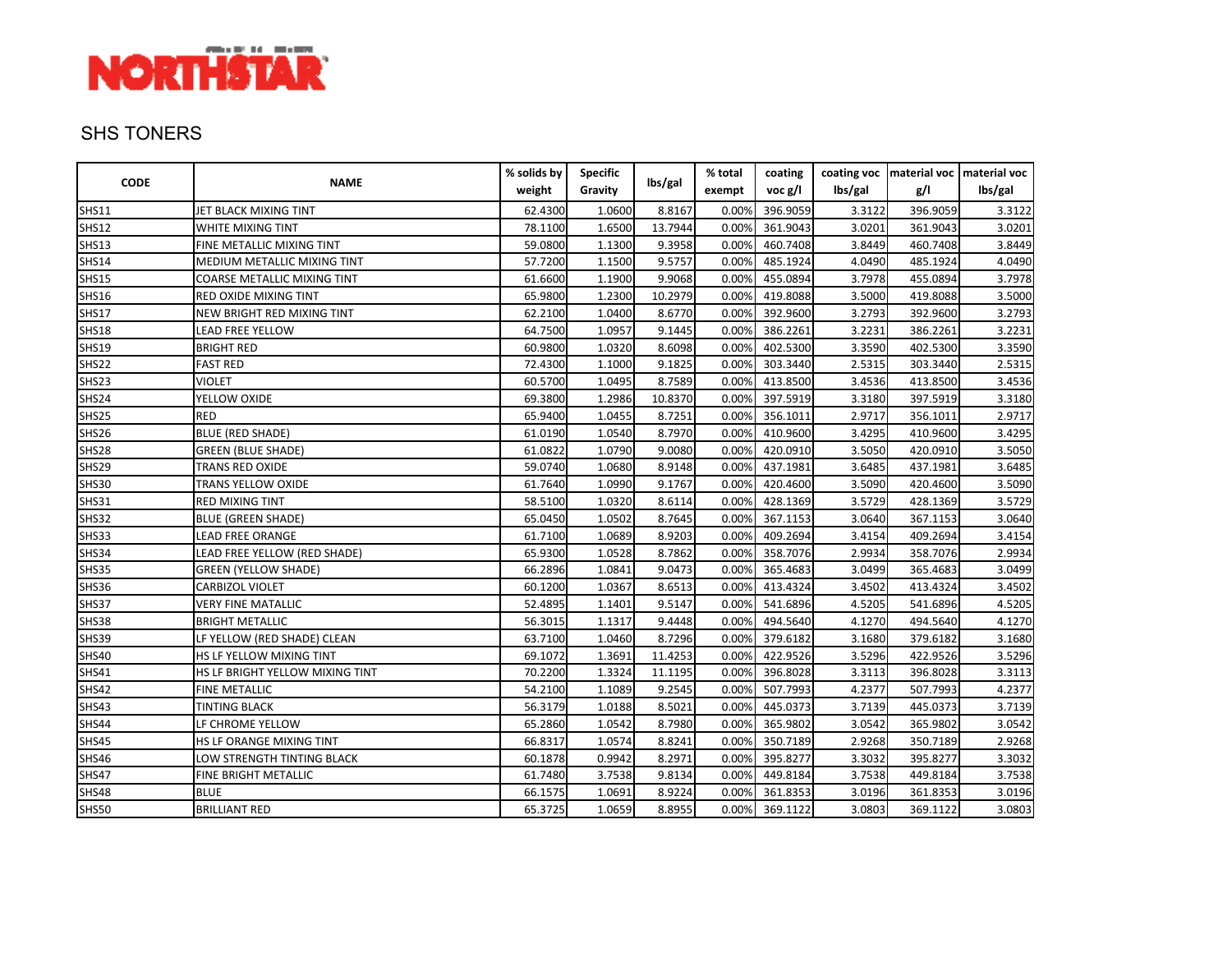

# PEARLS

| <b>CODE</b>  | <b>NAME</b>                | % solids by<br>weight | <b>Specific</b><br>Gravity | lbs/gal | % total<br>exempt | coating<br>voc g/l | coating voc<br>lbs/gal | g/l    | material voc   material voc<br>lbs/gal |
|--------------|----------------------------|-----------------------|----------------------------|---------|-------------------|--------------------|------------------------|--------|----------------------------------------|
| PRL01        | <b>BRIGHT WHITE PEARL</b>  | 100.0000              | 3.1903                     | 26.6242 | 0%                | 0.0000             | 0.0000                 | 0.0000 | 0.0000                                 |
| PRL02        | <b>RED PEARL</b>           | 100.0000              | 3.1903                     | 26.6242 | 0%                | 0.0000             | 0.0000                 | 0.0000 | 0.0000                                 |
| PRL04        | <b>RUTILE BLUE PEARL</b>   | 100.0000              | 3.1903                     | 26.6242 | 0%                | 0.0000             | 0.0000                 | 0.0000 | 0.0000                                 |
| PRL05        | <b>SUPER GOLD PEARL</b>    | 100.0000              | 3.1903                     | 26.6242 | 0%                | 0.0000             | 0.0000                 | 0.0000 | 0.0000                                 |
| PRL06        | <b>COPPER PEARL</b>        | 100.0000              | 3.1903                     | 26.6243 | 0%                | 0.0000             | 0.0000                 | 0.0000 | 0.0000                                 |
| PRL07        | <b>VIOLET PEARL</b>        | 100.0000              | 3.1979                     | 26.6880 | 0%                | 0.0000             | 0.0000                 | 0.0000 | 0.0000                                 |
| PRL09        | <b>SUPER GREEN PEARL</b>   | 100.0000              | 3.2979                     | 27.5221 | 0%                | 0.0000             | 0.0000                 | 0.0000 | 0.0000                                 |
| <b>PRL12</b> | <b>FINE SATIN PEARL</b>    | 100.0000              | 3.2976                     | 27.5199 | 0%                | 0.0000             | 0.0000                 | 0.0000 | 0.0000                                 |
| <b>PRL14</b> | <b>RUTILE RED PEARL</b>    | 100.0000              | 3.1903                     | 26.6242 | 0%                | 0.0000             | 0.0000                 | 0.0000 | 0.0000                                 |
| <b>PRL15</b> | <b>BLU-GREEN PEARL</b>     | 100.0000              | 3.2979                     | 27.5221 | 0%                | 0.0000             | 0.0000                 | 0.0000 | 0.0000                                 |
| <b>PRL18</b> | <b>MEDIUM WHITE PEARL</b>  | 100.0000              | 3.1979                     | 26.6880 | 0%                | 0.0000             | 0.0000                 | 0.0000 | 0.0000                                 |
| PRL26        | <b>XIRALLIC COPPER</b>     | 100.0000              | 3.1979                     | 26.6880 | 0%                | 0.0000             | 0.0000                 | 0.0000 | 0.0000                                 |
| <b>PRL30</b> | <b>COARSE RUSSET PEARL</b> | 100.0000              | 3.1903                     | 26.6242 | 0%                | 0.0000             | 0.0000                 | 0.0000 | 0.0000                                 |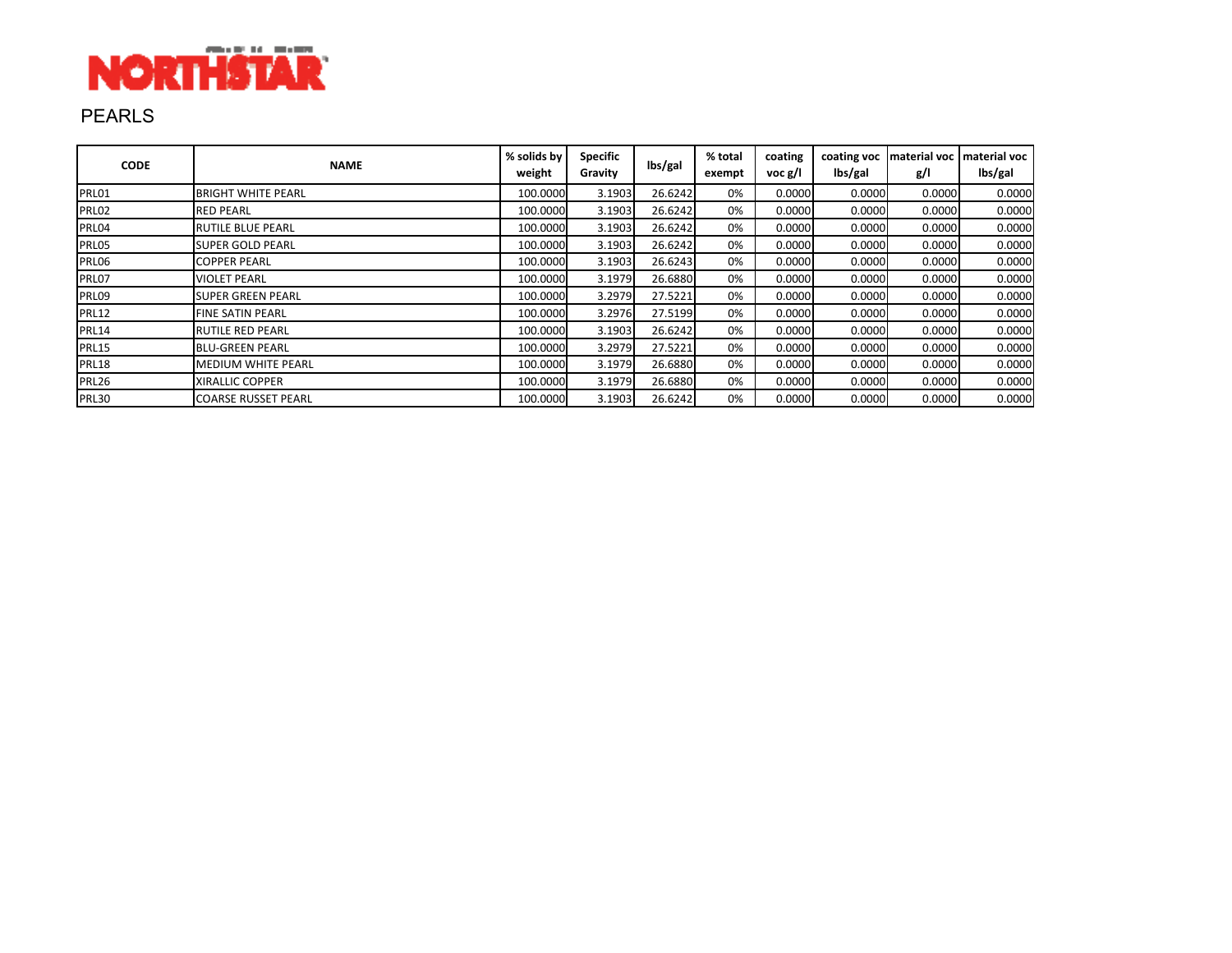

# CATALYSTS, HARDENERS & ACTIVATORS

| <b>CODE</b>     | <b>NAME</b>                    | % solids by | <b>Specific</b> | lbs/gal | % total | coating                    |         | coating voc   material voc   material voc |         |
|-----------------|--------------------------------|-------------|-----------------|---------|---------|----------------------------|---------|-------------------------------------------|---------|
|                 |                                | weight      | Gravity         |         | exempt  | $\mathsf{voc}\mathsf{g/l}$ | lbs/gal | g/l                                       | lbs/gal |
| 100S20          | <b>LEAFING SILVER</b>          | 44.5350     | 1.0469          | 8.7371  | 0.00%   | 580.6997                   | 4.8460  | 580.6997                                  | 4.8460  |
| 100S20R         | LEAFING SILVER (PRE-REDUCED)   | 38.7027     | 1.0039          | 8.3781  | 13.10%  | 580.6997                   | 4.8460  | 483.9164                                  | 4.0384  |
| 100W0817        | <b>ACRYLIC ENAMEL WHITE</b>    | 58.8590     | 1.2487          | 10.4207 | 0.00%   | 513.7298                   | 4.2872  | 513.7298                                  | 4.2872  |
| 105K0099        | <b>DTM CHASSIS BLACK</b>       | 36.0061     | 0.9597          | 8.0091  | 18.20%  | 557.1459                   | 4.6495  | 439.1234                                  | 3.6646  |
| 107B            | <b>ACRYLIC NON-SKID BINDER</b> | 61.6740     | 1.1936          | 9.9614  | 0.00%   | 457.4891                   | 3.8178  | 457.4891                                  | 3.8178  |
| 128K0099        | <b>BLACK</b>                   | 62.0000     | 1.0219          | 8.5280  | 11.70%  | 306.9321                   | 2.5614  | 268.2586                                  | 2.2387  |
| 128WN0006       | <b>FLEET WHITE</b>             | 66.5100     | 1.1337          | 9.4615  | 12.10%  | 283.3412                   | 2.3645  | 242.5654                                  | 2.0242  |
| 135K0099        | <b>BLACK FACTORY PACK</b>      | 42.9194     | 0.9810          | 8.1868  | 0.00%   | 559.9727                   | 4.6731  | 559.9727                                  | 4.6731  |
| 135WN0006       | FLEET WHITE FACTORY PACK       | 61.0438     | 1.2536          | 10.4621 | 0.00%   | 488.3827                   | 4.0756  | 488.3827                                  | 4.0756  |
| 500B            | <b>ACRYLIC BINDER</b>          | 40.4750     | 0.9818          | 8.1938  | 0.00%   | 584.4507                   | 4.8773  | 584.4507                                  | 4.8773  |
| 777WN0006       | <b>FLEET WHITE</b>             | 70.4970     | 1.2646          | 10.5535 | 0.00%   | 373.1017                   | 3.1136  | 373.1017                                  | 3.1136  |
| 790B            | <b>BASECOAT BINDER</b>         | 45.5007     | 1.0278          | 8.5777  | 0.00%   | 560.1780                   | 4.6748  | 560.1780                                  | 4.6748  |
| 7D.1.K1.RAL9005 | <b>BLACK</b>                   | 47.4000     | 0.9700          | 8.1300  | 0.00%   | 512.3000                   | 4.2800  | 512.3000                                  | 4.2800  |
| 928A0501        | MTA California Poppy           | 65.4299     | 1.0556          | 8.8098  | 0.00%   | 364.9488                   | 3.0456  | 364.9488                                  | 3.0456  |
| 928A0501-A2     | <b>MTA NEW POPPY</b>           | 65.5272     | 1.0694          | 8.9243  | 0.00%   | 368.6521                   | 3.0765  | 368.6521                                  | 3.0765  |
| 928FL3          | 2.8 FLATTENING BINDER          | 66.9664     | 1.0737          | 8.9608  | 0.00%   | 354.7067                   | 2.9601  | 354.7067                                  | 2.9601  |
| 928K0098-A1     | <b>SEMI GLOSS BLACK</b>        | 49.1800     | 0.9908          | 8.2684  | 24.90%  | 373.1183                   | 3.1137  | 256.0824                                  | 2.1370  |
| 990B            | <b>BASECOAT BINDER</b>         | 34.3846     | 0.9576          | 7.9919  | 0.00%   | 628.3727                   | 5.2439  | 628.3727                                  | 5.2439  |
| A522            | LS ACCELERATOR                 | 0.0000      | 0.9815          | 8.1912  | 0.00%   | 981.5479                   | 8.1912  | 981.5479                                  | 8.1912  |
| A544            | POT LIFE EXTENDER              | 0.0000      | 0.9798          | 8.1766  | 0.00%   | 979.8038                   | 8.1766  | 979.8038                                  | 8.1766  |
| A566            | <b>SUPER FAST ACCELERATOR</b>  | 0.0000      | 0.9849          | 8.2195  | 0.00%   | 984.9441                   | 8.2195  | 984.9441                                  | 8.2195  |
| A577            | <b>UV ENHANCER</b>             | 5.0309      | 0.8896          | 7.4239  | 0.00%   | 844.8485                   | 7.0504  | 844.8485                                  | 7.0504  |
| A750            | MEDIUM VOC LEVELER             | 0.0000      | 0.8146          | 6.7978  | 0.00%   | 814.5778                   | 6.7978  | 814.5778                                  | 6.7978  |
| AD263           | <b>FISHEYE ELIMINATOR</b>      | 6.2310      | 0.8964          | 7.4812  | 48.10%  | 817.4450                   | 6.8217  | 409.6365                                  | 3.4185  |
| <b>BBF420</b>   | <b>BABY BLACKFIRE</b>          | 39.1145     | 0.9521          | 7.9455  | 13.90%  | 537.3772                   | 4.4845  | 446.9494                                  | 3.7299  |
| EP210YCAT       | EPOXY PRIMER - YELLOW          | 63.6000     | 1.5200          | 12.6800 | 26.60%  | 221.3000                   | 1.8500  | 149.0000                                  | 1.2400  |
| <b>EXTNEK</b>   | <b>EPOXY PRIMER CATALYST</b>   | 33.1175     | 0.9576          | 7.9918  | 0.00%   | 640.5019                   | 5.3451  | 640.5019                                  | 5.3451  |
| FL1             | UNIVERSAL FLATTENER            | 45.5007     | 1.0278          | 8.5776  | 0.00%   | 560.1779                   | 4.6748  | 560.1779                                  | 4.6748  |
| FL202           | <b>SPECIAL BINDER</b>          | 58.0388     | 1.0561          | 8.8132  | 0.00%   | 443.1481                   | 3.6981  | 443.1481                                  | 3.6981  |
| H04             | <b>ACTIVATOR</b>               | 40.0000     | 1.2641          | 10.5495 | 60.00%  | 0.0000                     | 0.0000  | 0.0000                                    | 0.0000  |
| H <sub>05</sub> | ZERO VOC MEDIUM ACTIVATOR      | 38.2075     | 1.2673          | 10.5759 | 61.80%  | 0.0000                     | 0.0000  | 0.0000                                    | 0.0000  |
| H06             | <b>ACTIVATOR</b>               | 53.3600     | 1.2370          | 10.3240 | 61.79%  | 0.0000                     | 0.0000  | 0.0000                                    | 0.0000  |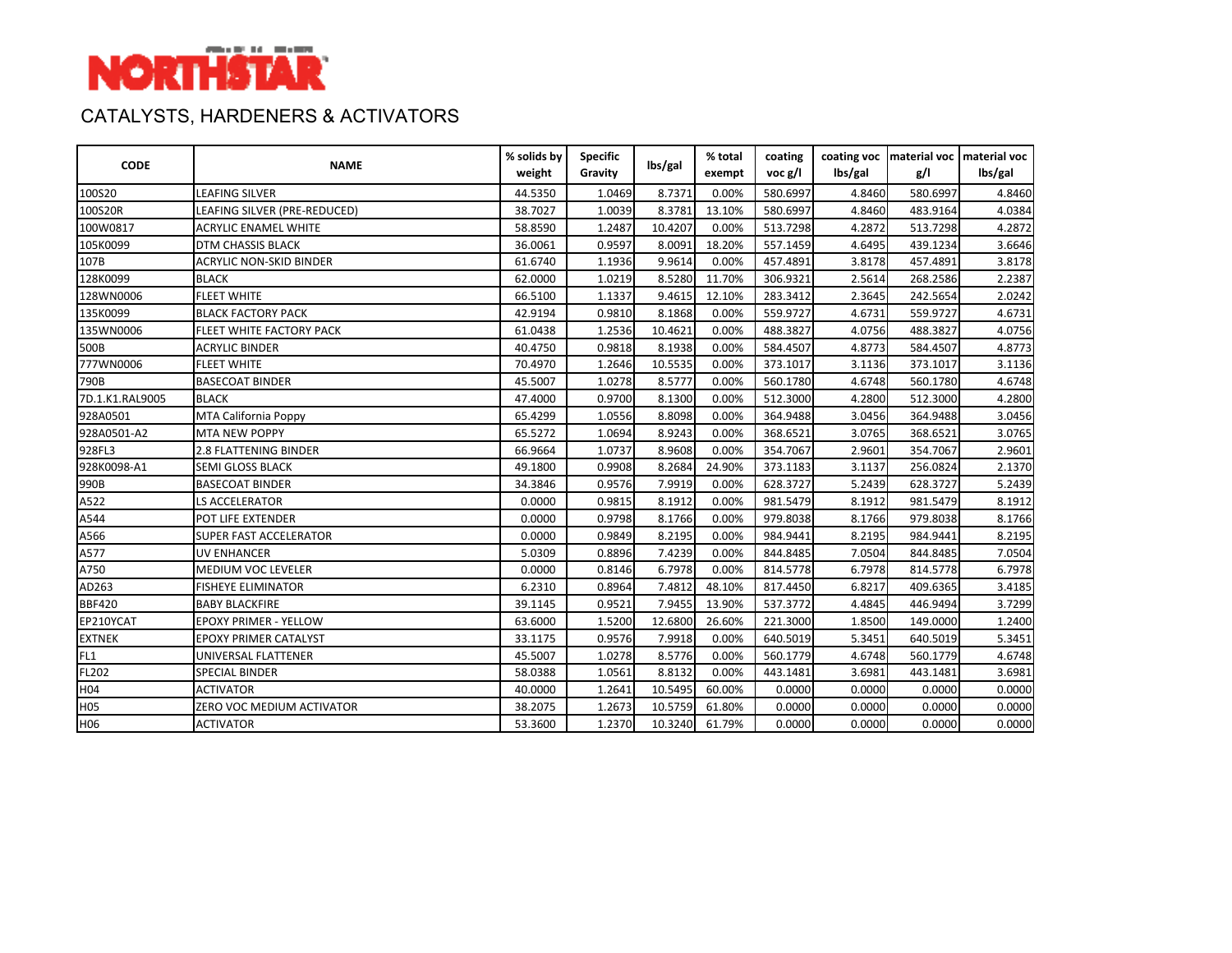

Continued \*\*

| <b>CODE</b>     | <b>NAME</b>                        | % solids by | <b>Specific</b> | lbs/gal | % total | coating                    |         |          | coating voc   material voc   material voc |
|-----------------|------------------------------------|-------------|-----------------|---------|---------|----------------------------|---------|----------|-------------------------------------------|
|                 |                                    | weight      | Gravity         |         | exempt  | $\mathsf{voc}\mathsf{g/l}$ | lbs/gal | g/l      | lbs/gal                                   |
| H212            | <b>ACTIVATOR</b>                   | 38.2100     | 1.2670          | 10.7560 | 61.80%  | 0.0000                     | 0.0000  | 0.0000   | 0.0000                                    |
| H <sub>4</sub>  | <b>ACTIVATOR</b>                   | 41.2000     | 0.9783          | 8.1645  | 0.00%   | 575.2716                   | 4.8007  | 575.2716 | 4.8007                                    |
| H5 FAST         | <b>FAST ACTIVATOR</b>              | 50.0000     | 1.0022          | 8.3637  | 0.00%   | 501.1114                   | 4.1819  | 501.1114 | 4.1819                                    |
| H <sub>5</sub>  | MEDIUM ACTIVATOR                   | 50.0065     | 0.9720          | 8.1121  | 0.00%   | 485.9798                   | 4.0555  | 485.9798 | 4.0555                                    |
| H51             | <b>FLEX - CLEAR ACTIVATOR</b>      | 71.1757     | 1.0661          | 8.8974  | 0.00%   | 307.3185                   | 2.5646  | 307.3185 | 2.5646                                    |
| H <sub>6</sub>  | <b>ACTIVATOR</b>                   | 62.0000     | 1.0372          | 8.6562  | 0.00%   | 394.1646                   | 3.2894  | 394.1646 | 3.2894                                    |
| H7              | <b>ACTIVATOR</b>                   | 70.0000     | 1.0563          | 8.8150  | 0.00%   | 316.8905                   | 2.6445  | 316.8905 | 2.6445                                    |
| H <sub>8</sub>  | <b>ACTIVATOR</b>                   | 81.0000     | 1.0796          | 9.0096  | 0.00%   | 205.1279                   | 1.7118  | 205.1279 | 1.7118                                    |
| H87             | <b>ACTIVATOR</b>                   | 84.0000     | 1.0924          | 9.1168  | 0.00%   | 174.7942                   | 1.4587  | 174.7942 | 1.4587                                    |
| H900            | <b>ACTIVATOR</b>                   | 81.0000     | 1.0800          | 9.0100  | 0.00%   | 205.1000                   | 1.7100  | 205.1000 | 1.7100                                    |
| H990            | <b>ACTIVATOR</b>                   | 53.0000     | 1.2416          | 10.3615 | 47.00%  | 0.0000                     | 0.0000  | 0.0000   | 0.0000                                    |
| <b>HBC</b>      | <b>BASECOAT ACTIVATOR</b>          | 40.1163     | 0.9667          | 8.0678  | 0.00%   | 578.9326                   | 4.8313  | 578.9326 | 4.8313                                    |
| <b>HBF</b>      | NORMAL ACTIVATOR                   | 59.9875     | 1.0312          | 8.6058  | 0.00%   | 412.6202                   | 3.4434  | 412.6202 | 3.4434                                    |
| <b>HBF21</b>    | NORMAL LV ACTIVATOR                | 41.0300     | 1.2623          | 10.5343 | 58.97%  | 0.0000                     | 0.0000  | 0.0000   | 0.0000                                    |
| <b>HLX</b>      | 5.0 VOC ACTIVATOR                  | 47.7000     | 0.9941          | 8.2964  | 0.00%   | 519.9433                   | 4.3390  | 519.9433 | 4.3390                                    |
| L5.1.K1.N0006   | <b>WHITE</b>                       | 66.5694     | 1.2941          | 10.7999 | 0.00%   | 432.6417                   | 3.6105  | 432.6417 | 3.6105                                    |
| L7.1.K1.RAL9005 | <b>JET BLACK</b>                   | 48.6250     | 1.0014          | 8.3569  | 7.80%   | 470.3612                   | 3.9252  | 435.6179 | 3.6353                                    |
| <b>MPWN0006</b> | <b>FLEET WHITE</b>                 | 71.6895     | 1.3462          | 11.2342 | 0.00%   | 381.1150                   | 3.1805  | 381.1150 | 3.1805                                    |
| PRIMAX DTM      | PRIMAX DTM                         | 65.1942     | 1.5873          | 13.2465 | 20.10%  | 316.8239                   | 2.6439  | 232.8236 | 1.9429                                    |
| PRIMAX DTMYCAT  | PRIMAX DTM CAT YELLOW              | 62.9720     | 1.5263          | 12.7372 | 21.50%  | 324.5095                   | 2.7081  | 235.8827 | 1.9685                                    |
| PRIMAXDTMB      | PRIMAX DTM BLACK                   | 62.3344     | 1.3412          | 11.1929 | 20.40%  | 402.7156                   | 3.3607  | 337.5460 | 2.8169                                    |
| S10             | <b>CLEANWIPE</b>                   | 0.7300      | 0.9961          | 8.3125  | 96.80%  | 700.8914                   | 5.8490  | 24.9020  | 0.2078                                    |
| S1918           | <b>BASECOAT BLENDING SOLVENT</b>   | 100.0000    | 0.9249          | 7.7190  | 0.00%   | 0.0000                     | 0.0000  | 0.0000   | 0.0000                                    |
| <b>S20</b>      | WAX AND GREASE REMOVER             | 0.0000      | 0.7936          | 6.6225  | 0.00%   | 793.5762                   | 6.6225  | 793.5762 | 6.6225                                    |
| S2012           | 2K BLENDING SOLVENT                | 100.0000    | 0.8875          | 7.4065  | 0.00%   | 0.0000                     | 0.0000  | 0.0000   | 0.0000                                    |
| <b>S30</b>      | <b>LACQUER THINNER</b>             | 0.0000      | 0.7695          | 6.4218  | 0.00%   | 769.5247                   | 6.4218  | 769.5247 | 6.4218                                    |
| S8241           | <b>GEN CLEAN</b>                   | 100.0000    | 0.8073          | 6.7370  | 0.00%   | 0.0000                     | 0.0000  | 0.0000   | 0.0000                                    |
| SX01            | STIXX ADHESION PROMOTER-AEROSOL    | 8.1087      | 1.3308          | 11.1061 | 91.22%  | 95.4662                    | 0.7967  | 8.9028   | 0.0743                                    |
| SX9870          | NORTHSTAR ADHESION/REDUCER ADDITVE | 0.0000      | 0.8500          | 7.1000  | 0.00%   | 414.9000                   | 3.4600  | 414.9000 | 3.4600                                    |
| UFL             | UNIVERSAL FLATTENER 2.1            | 35.9034     | 0.9932          | 8.2884  | 57.90%  | 179.5474                   | 1.4984  | 59.3982  | 0.4957                                    |
| <b>UFM</b>      | UNIVERSAL FLOP MODIFIER            | 36.0661     | 1.0139          | 8.4612  | 42.60%  | 418.7199                   | 3.4943  | 216.2822 | 1.8049                                    |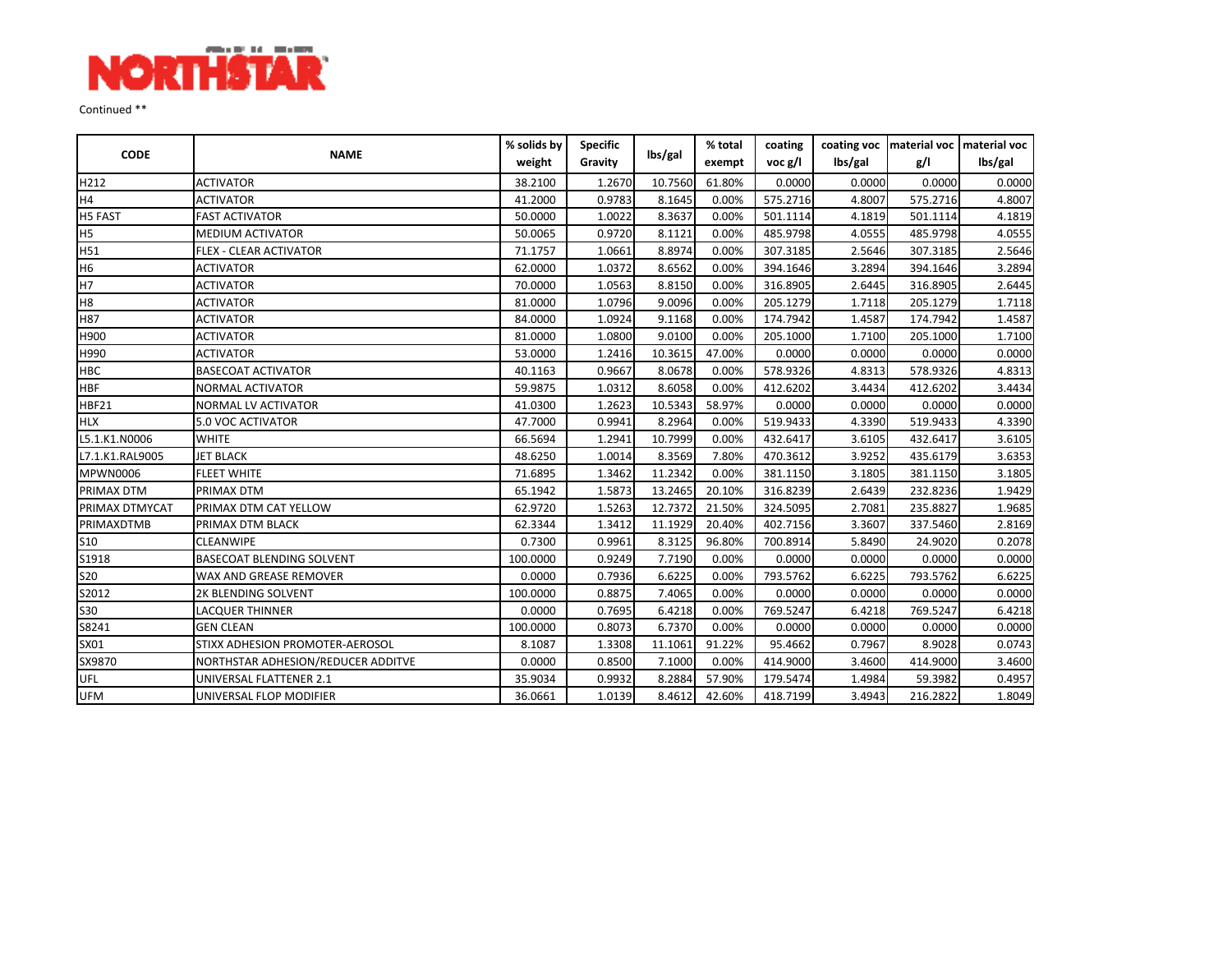

## FACTORY PACKS

| <b>CODE</b>    | <b>NAME</b>                               | % solids by<br>weight | <b>Specific</b><br>Gravity | lbs/gal | % total<br>exempt | coating<br>$\mathsf{voc}\mathsf{g/l}$ | coating voc<br>lbs/gal | <b>Imaterial voc</b><br>g/l | material voc<br>lbs/gal |
|----------------|-------------------------------------------|-----------------------|----------------------------|---------|-------------------|---------------------------------------|------------------------|-----------------------------|-------------------------|
| 100K0099       | <b>ACRYLIC ENAMEL BLACK</b>               | 41.7997               | 0.9706                     | 8.0997  | 0.00%             | 564.8831                              | 4.7140                 | 564.8831                    | 4.7140                  |
| 100WN0006      | <b>ACRYLIC ENAMEL WHITE</b>               | 57.8566               | 1.1633                     | 9.7084  | 0.00%             | 490.2773                              | 4.0914                 | 490.2773                    | 4.0914                  |
| 107K0099       | <b>NON-SKID BLACK</b>                     | 77.0930               | 1.7031                     | 14.2126 | 0.00%             | 390.1300                              | 3.2557                 | 390.1300                    | 3.2557                  |
| 777K0099       | BLACK SUPER ANTI SAG DTM URETHANE TOPCOAT | 63.0079               | 1.0179                     | 8.4950  | 0.00%             | 376.5632                              | 3.1425                 | 376.5632                    | 3.1425                  |
| 928K0098       | <b>SEMI GLOSS BLACK</b>                   | 49.1459               | 0.9906                     | 8.2669  | 25.00%            | 373.1461                              | 3.1140                 | 255.8984                    | 2.1355                  |
| 928K0099       | <b>BLACK FACTORY PACK</b>                 | 64.9477               | 1.0375                     | 8.6585  | 0.00%             | 363.6837                              | 3.0350                 | 363.6837                    | 3.0350                  |
| 928WN0006      | FLEET WHITE FACTORY PACK                  | 71.1117               | 1.2818                     | 10.6974 | 0.00%             | 370.3116                              | 3.0903                 | 370.3116                    | 3.0903                  |
| 935K0099       | JET BLACK FACTORY PACK                    | 54.3268               | 1.0143                     | 8.4644  | 9.80%             | 406.6718                              | 3.3937                 | 363.9572                    | 3.0373                  |
| 935WN0006      | FLEET WHITE FACTORY PACK                  | 62.8111               | 1.2339                     | 10.2971 | 7.90%             | 402.7032                              | 3.3606                 | 261.0213                    | 3.0128                  |
| <b>MPK0099</b> | <b>MP BLACK</b>                           | 63.3206               | 1.0390                     | 8.6708  | 0.00%             | 381.1085                              | 3.1804                 | 381.1085                    | 3.1804                  |
| <b>LXK</b>     | <b>LIXX BLACK</b>                         | 47.7753               | 1.0138                     | 8.4609  | 0.00%             | 529.4875                              | 4.4187                 | 529.4875                    | 4.4187                  |
| <b>LXW</b>     | LIXX FLEET WHITE                          | 58.1177               | 1.2060                     | 10.0647 | 0.00%             | 505.1199                              | 4.2153                 | 505.1199                    | 4.2153                  |

#### BINDERS

| <b>CODE</b>     | <b>NAME</b>                      | % solids by | <b>Specific</b> | lbs/gal | % total | coating                    | coating voc | material voc | material voc |
|-----------------|----------------------------------|-------------|-----------------|---------|---------|----------------------------|-------------|--------------|--------------|
|                 |                                  | weight      | Gravity         |         | exempt  | $\mathsf{voc}\mathsf{g/l}$ | lbs/gal     | g/l          | lbs/gal      |
| 128B            | <b>128 SERIES BINDER</b>         | 61.5054     | 1.0056          | 8.3924  | 17.10%  | 263.2590                   | 2.1969      | 214.5369     | 1.7903       |
| 135B            | <b>135 SERIES BINDER</b>         | 40.5885     | 0.9979          | 8.3279  | 31.30%  | 410.6930                   | 3.4273      | 280.2809     | 2.3390       |
| 150B            | <b>150 SERIES BINDER</b>         | 43.4552     | 0.9633          | 8.0389  | 0.00%   | 544.6943                   | 4.5456      | 544.6943     | 4.5456       |
| 777B            | <b>ANTI SAG MP BINDER</b>        | 64.6150     | 1.0215          | 8.5252  | 0.00%   | 361.4826                   | 3.0166      | 361.4826     | 3.0166       |
| 828B            | DTM Low VOC Binder               | 43.4300     | 1.0630          | 8.8750  | 36.94%  | 325.9700                   | 2.7200      | 208.6400     | 1.7400       |
| 828FL           | <b>FLAT DTM BINDER</b>           | 35.7972     | 1.1352          | 9.4735  | 51.24%  | 304.1847                   | 2.5385      | 147.1065     | 1.2276       |
| 928B            | 928 SERIES BINDER                | 69.6587     | 1.0234          | 8.5407  | 0.00%   | 310.5224                   | 2.5914      | 310.5224     | 2.5914       |
| 900M            | UNIVERSAL BINDER                 | 63.3333     | 1.0468          | 8.7360  | 6.70%   | 330.8847                   | 2.7613      | 313.5012     | 2.6162       |
| 935B            | 935 SERIES BINDER                | 48.4774     | 0.9711          | 8.1041  | 0.00%   | 500.3444                   | 4.1755      | 500.3444     | 4.1755       |
| 935B 2.8        | 935 SERIES 2.8 BINDER            | 47.7194     | 0.9864          | 8.2315  | 18.20%  | 414.5725                   | 3.4597      | 335.9648     | 2.8037       |
| BC <sub>3</sub> | <b>BLACKFIRE BASECOAT BINDER</b> | 14.3827     | 0.8618          | 7.1923  | 49.00%  | 680.6578                   | 5.6802      | 320.6417     | 2.6758       |
| BC3LV           | LOW VOC BASECOAT BINDER          | 16.6224     | 1.1741          | 9.7979  | 75.00%  | 324.0527                   | 2.7043      | 87.7507      | 0.7323       |
| <b>MPB</b>      | <b>MP BINDER</b>                 | 64.6755     | 1.0260          | 8.5622  | 0.00%   | 362.4333                   | 3.0246      | 362.4333     | 3.0246       |
| <b>MPBS</b>     | <b>MP Slow Binder</b>            | 62.1288     | 1.0192          | 8.5056  | 0.00%   | 385.9911                   | 3.2212      | 385.9911     | 3.2200       |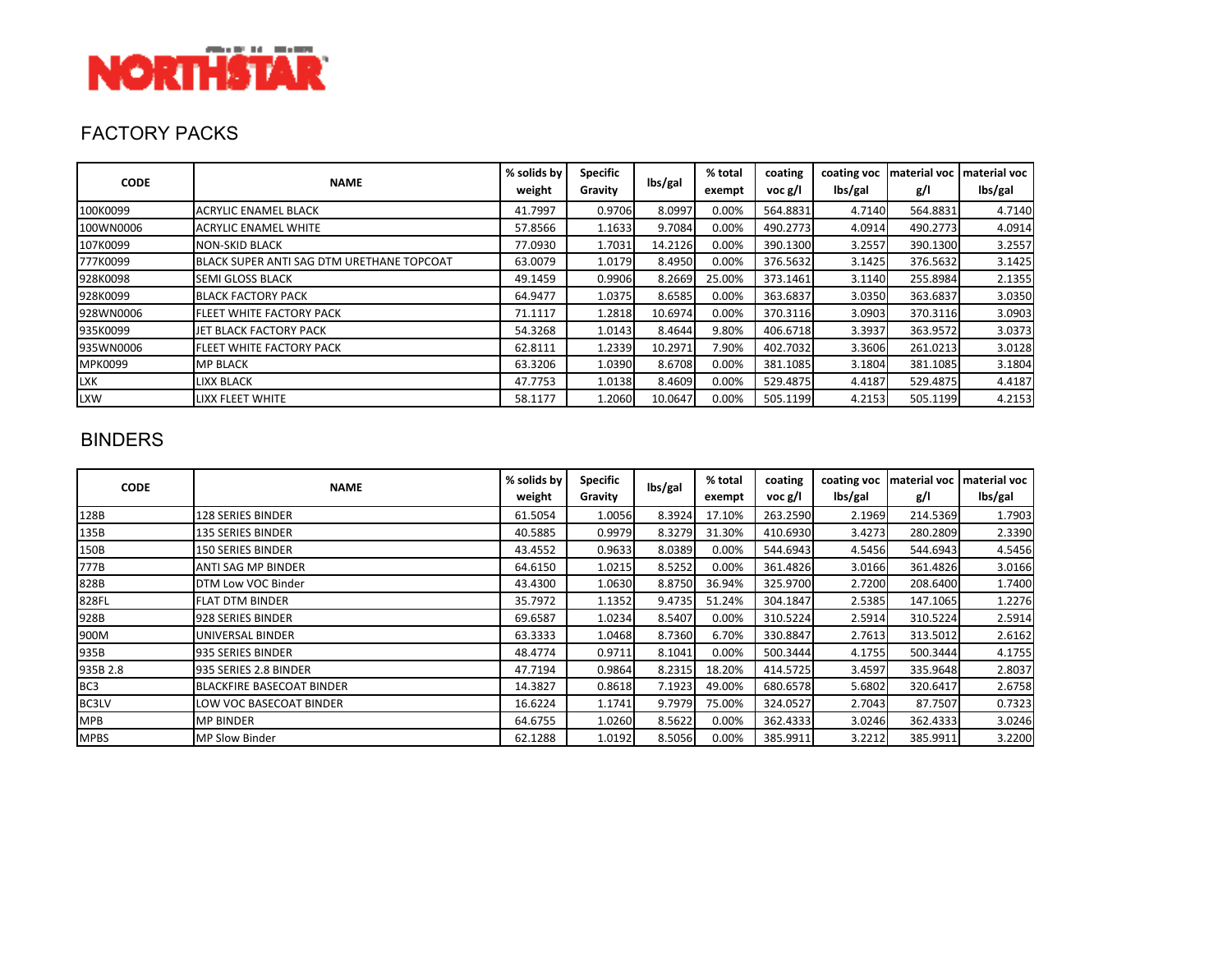

## EP210-SERIES

| <b>CODE</b>   | <b>NAME</b>                      | % solids by<br>weight | Specific<br>Gravity | lbs/gal | % total<br>exempt | coating<br>voc g/l | coating voc<br>lbs/gal | Imaterial voc<br>g/l | material voc<br>lbs/gal |
|---------------|----------------------------------|-----------------------|---------------------|---------|-------------------|--------------------|------------------------|----------------------|-------------------------|
| EP210         | EPOXY PRIMER - DARK GRAY         | 65.8173               | 1.5181              | 12.6694 | 26.70%            | 207.4529           | 1.7312                 | 150.3379             | 1.2546                  |
| <b>EP210B</b> | <b>EPOXY PRIMER - BLACK</b>      | 54.8543               | 1.3572              | 11.3267 | 26.30%            | 218.0780           | 1.8199                 | 134.6039             | 1.1233                  |
| EP210LG       | <b>EPOXY PRIMER - LIGHT GRAY</b> | 64.5502               | 1.5673              | 13.0799 | 25.80%            | 218.1031           | 1.8201                 | 152.0063             | 1.2685                  |
| EP210MG       | EPOXY PRIMER - MEDIUM GRAY       | 62.5282               | 1.5286              | 12.7571 | 29.10%            | 219.2063           | 1.8293                 | 149.1293             | 1.2445                  |
| <b>EP210R</b> | <b>EPOXY PRIMER - RED</b>        | 61.7989               | 1.5297              | 12.7658 | 20.80%            | 218.0056           | 1.8193                 | 146.7494             | 1.2246                  |
| EP210W        | <b>EPOXY PRIMER - WHITE</b>      | 68.4230               | 1.6582              | 13.8382 | 22.60%            | 209.6703           | 1.7497                 | 149.1139             | 1.2444                  |
| EP210Y        | <b>CAT YELLOW EPOXY PRIMER</b>   | 63.6027               | 1.5199              | 12.6841 | 26.60%            | 221.2781           | 1.8466                 | 149.0094             | 1.2435                  |
| <b>EX21</b>   | 2.1 VOC CATALYST                 | 43.7616               | 1.0319              | 8.6113  | 42.96%            | 285.1422           | 2.3796                 | 168.0062             | 1.4020                  |
| EX355         | 3.5 VOC CATALYST                 | 45.2846               | 1.0408              | 8.6855  | 0.00%             | 569.4699           | 4.7523                 | 569.4699             | 4.7523                  |
| EX405         | <b>FAST DRY CATALYST</b>         | 49.6951               | 1.0931              | 9.1227  | 34.72%            | 264.0895           | 2.2039                 | 170.2660             | 1.4209                  |

#### HQP-SERIES

| CODE       | <b>NAME</b>                    | % solids by<br>weight | Specific<br>Gravity | lbs/gal | % total<br>exempt | coating<br>voc g/l | coating voc<br>lbs/gal | Imaterial voc<br>g/l | : I material voc II<br>lbs/gal |
|------------|--------------------------------|-----------------------|---------------------|---------|-------------------|--------------------|------------------------|----------------------|--------------------------------|
| <b>HQP</b> | <b>QUICKEE PRIME ACTIVATOR</b> | 36.3710               | 1.0258              | 8.5609  | 41.16%            | 362.1542           | 3.0222                 | 230.4782             | 1.9234                         |

## TNEK EPOXY

| CODE          | <b>NAME</b>                 | % solids by<br>weight | <b>Specific</b><br>Gravity | lbs/gal | % total<br>exempt | coating<br>voc g/l | lbs/gal | g/l      | coating voc Imaterial voc Imaterial voc I<br>lbs/gal |
|---------------|-----------------------------|-----------------------|----------------------------|---------|-------------------|--------------------|---------|----------|------------------------------------------------------|
| <b>TNEK</b>   | TNEK 2.1 EPOXY PRIMER       | 66.2341               | 1.2850                     | 10.7241 | 32.80%            | 210.7382           | 1.7586  | 134.2503 | 1.1203                                               |
| <b>EXTNEK</b> | <b>TNEK PRIMER CATALYST</b> | 38.7338               | 0.9314                     | .7733   | 53.18%            | 188.1649           | 1.5703  | 75.3884  | 0.6291                                               |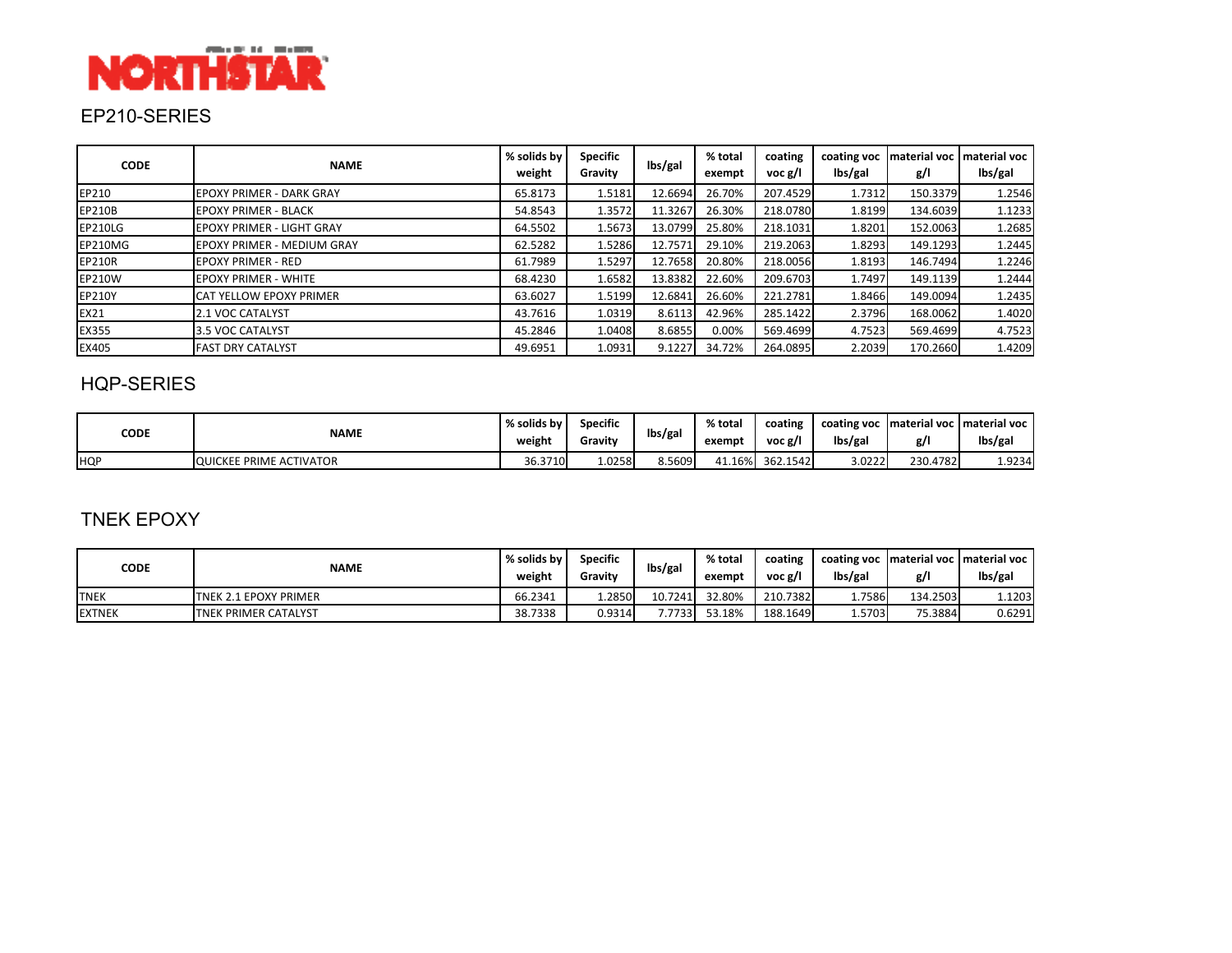

## REDUCERS

| <b>CODE</b> | <b>NAME</b>                    | % solids by<br>weight | <b>Specific</b><br>Gravity | lbs/gal | % total<br>exempt | coating<br>voc g/l | coating voc<br>lbs/gal | material voc<br>g/l | material voc<br>lbs/gal |
|-------------|--------------------------------|-----------------------|----------------------------|---------|-------------------|--------------------|------------------------|---------------------|-------------------------|
| MPS20       | <b>MP REDUCER</b>              | 0.0000                | 0.8195                     | 6.8388  | 0.00%             | 819.4934           | 6.8388                 | 819.4934            | 6.8388                  |
| S021 FAST   | <b>2.1 VOC FAST REDUCER</b>    | 0.0000                | 0.8227                     |         | 6.8653 100.00%    | 0.0000             | 0.0000                 | 0.0000              | 0.0000                  |
| S021 MEDIUM | 2.1 VOC MEDIUM REDUCER         | 4.0000                | 0.8351                     |         | 6.9691 100.00%    | 0.0000             | 0.0000                 | 0.0000              | 0.0000                  |
| S021 SLOW   | 2.1 VOC SLOW REDUCER           | 9.5491                | 0.8500                     |         | 7.0939 100.00%    | 0.0000             | 0.0000                 | 0.0000              | 0.0000                  |
| S021 VS     | 2.1 VOC VERY SLOW REDUCER      | 12.5316               | 0.8711                     |         | 7.2700 100.00%    | 0.0000             | 0.0000                 | 0.0000              | 0.0000                  |
| S065        | ZERO VOC FAST REDUCER          | 0.0000                | 0.7889                     |         | 6.5833 100.00%    | 0.0000             | 0.0000                 | 0.0000              | 0.0000                  |
| S075        | ZERO VOC MEDIUM REDUCER        | 0.0000                | 1.0638                     |         | 8.8775 100.00%    | 0.0000             | 0.0000                 | 0.0000              | 0.0000                  |
| S085        | ZERO VOC SLOW REDUCER          | 0.0000                | 1.3388                     |         | 11.1732 100.00%   | 0.0000             | 0.0000                 | 0.0000              | 0.0000                  |
| S9860       | <b>FAST URETHANE REDUCER</b>   | 0.0000                | 0.8096                     | 6.7568  | 29.10%            | 825.8554           | 6.8919                 | 412.9277            | 3.4459                  |
| S9870       | <b>MEDIUM URETHANE REDUCER</b> | 0.0000                | 0.8206                     | 6.8480  | 0.00%             | 820.5961           | 6.8480                 | 820.5961            | 6.8480                  |
| S9885       | <b>SLOW URETHANE REDUCER</b>   | 0.0000                | 0.8596                     | 7.1736  | 0.00%             | 859.6126           | 7.1736                 | 859.6126            | 7.1736                  |
| S9895       | VERY SLOW URETHANE REDUCER     | 0.0000                | 0.8996                     | 7.5075  | 0.00%             | 899.6246           | 7.5075                 | 899.6246            | 7.5075                  |
| S9898       | <b>RETARDER</b>                | 0.0000                | 1.0893                     | 9.0909  | 0.00%             | 1089.3636          | 9.0909                 | 1089.3636           | 9.0909                  |
| S9899       | TROPICAL REDUCER               | 0.0027                | 0.8768                     | 7.3172  | 0.00%             | 876.7999           | 7.3170                 | 876.7999            | 7.3170                  |

## SATIN CLEAR

| CODE         | <b>NAME</b>         | % solids by<br>weight | <b>Specific</b><br>Gravity | lbs/gal | % total<br>exempt | coating<br>voc g/l | coating voc<br>lbs/gal | g/l      | compaterial voc material voc<br>lbs/gal |
|--------------|---------------------|-----------------------|----------------------------|---------|-------------------|--------------------|------------------------|----------|-----------------------------------------|
| <b>SC280</b> | 2.8 VOC SATIN CLEAR | 37.7472               | 1.0727                     | 8.9523  | 44.90%            | 343.7238           | 2.8684                 | 186.3925 | 1.5555                                  |

#### MATTE CLEAR

| CODE  | <b>NAME</b>       | % solids by<br>weight | Specific<br>Gravity | lbs/gal | % total<br>exempt | coating<br>voc g/l | coating voc<br>lbs/gal | g/l           | material voc I material voc<br>lbs/gal |
|-------|-------------------|-----------------------|---------------------|---------|-------------------|--------------------|------------------------|---------------|----------------------------------------|
| MC311 | . VOC Matte Clear | 35.307                | 1.0886              | 9.0846  | 49.88%            | 320.7188           | 2.6764                 | 161.1<br>1706 | 1.3450                                 |